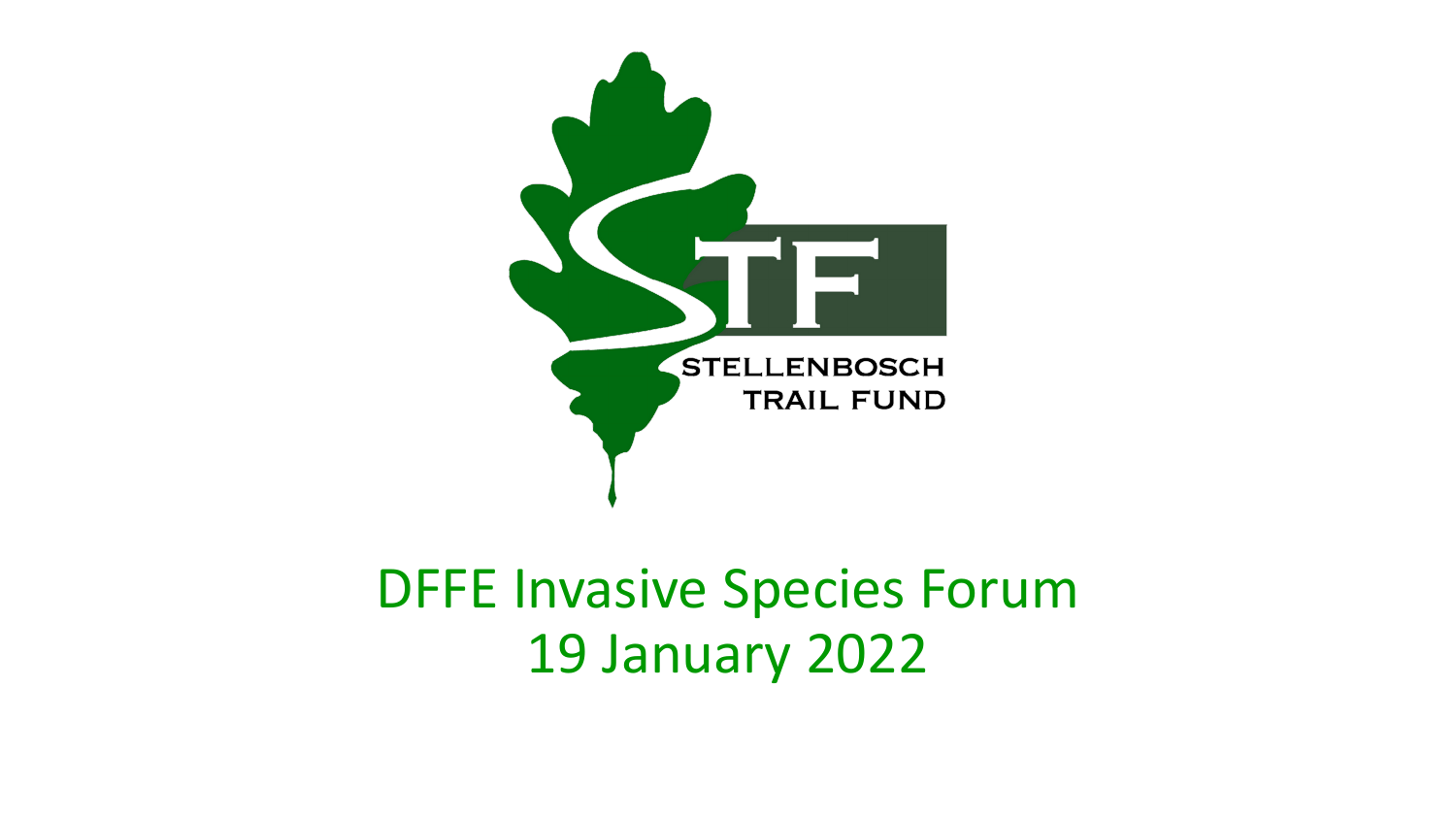# Background to Stellenbosch Trail Fund

- Volunteering organisation originated in 2011
- NPC & PBO registered in 2015
- Stellenbosch River Stewardship Action Programme
- Focussed on biking, hiking and running trails in & around Stellenbosch
- Over 50 km of trails built and maintained since 2015
- Vision: to expand our role in developing both the "bicycle" and "green" economies of Greater Stellenbosch, while helping to create and manage a seamless network of trails

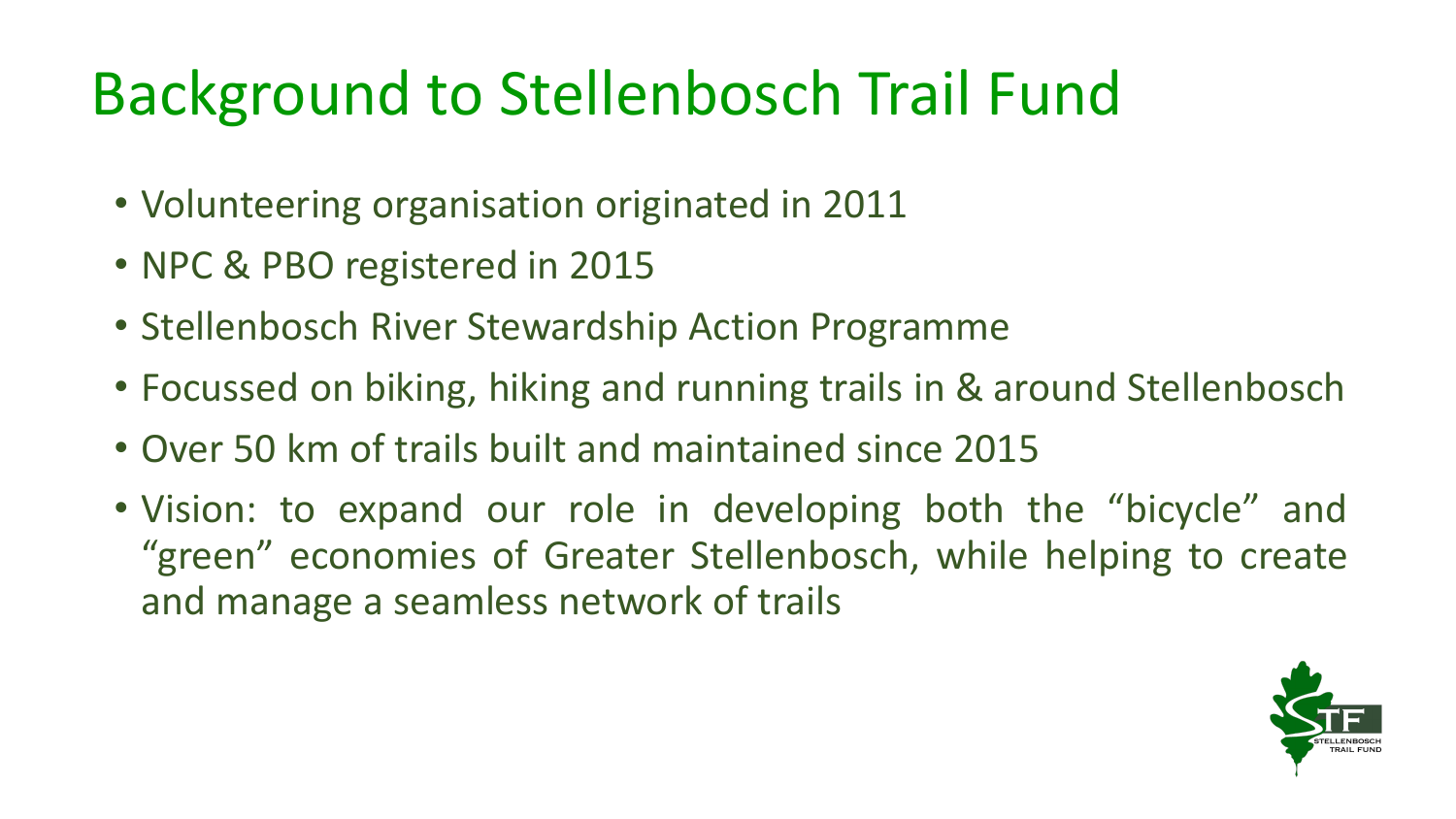## River Stewardship Programme



- Three sections of the Eerste River, totalling 4.5 km
- Clear invasive alien plants, control pollution and clear general waste
- In partnership with Wildlands SA and Trees SA
- Over 70 indigenous trees planted





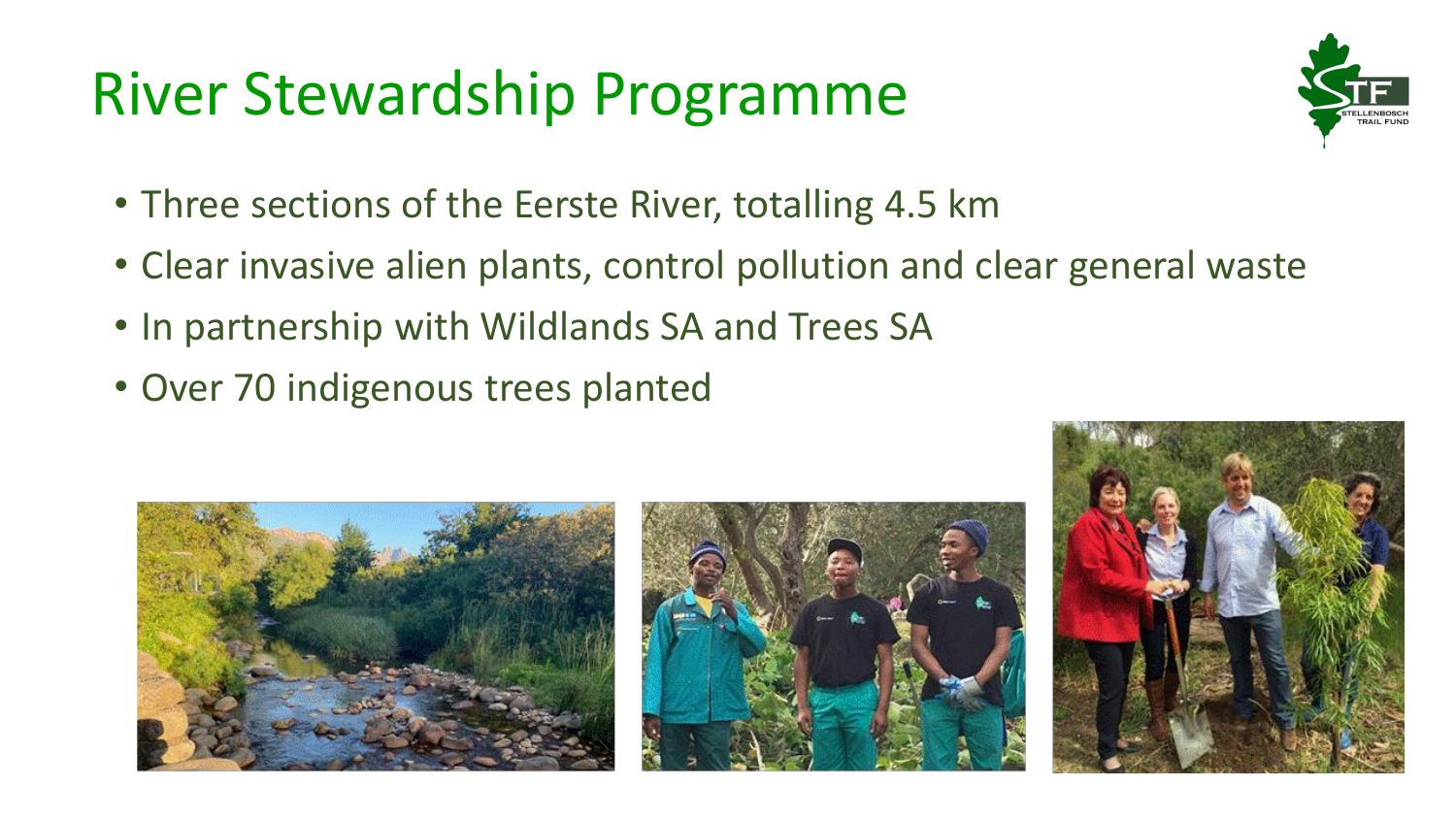• MOU with Stellenbosch Municipality to build and maintain all the trails on municipal land



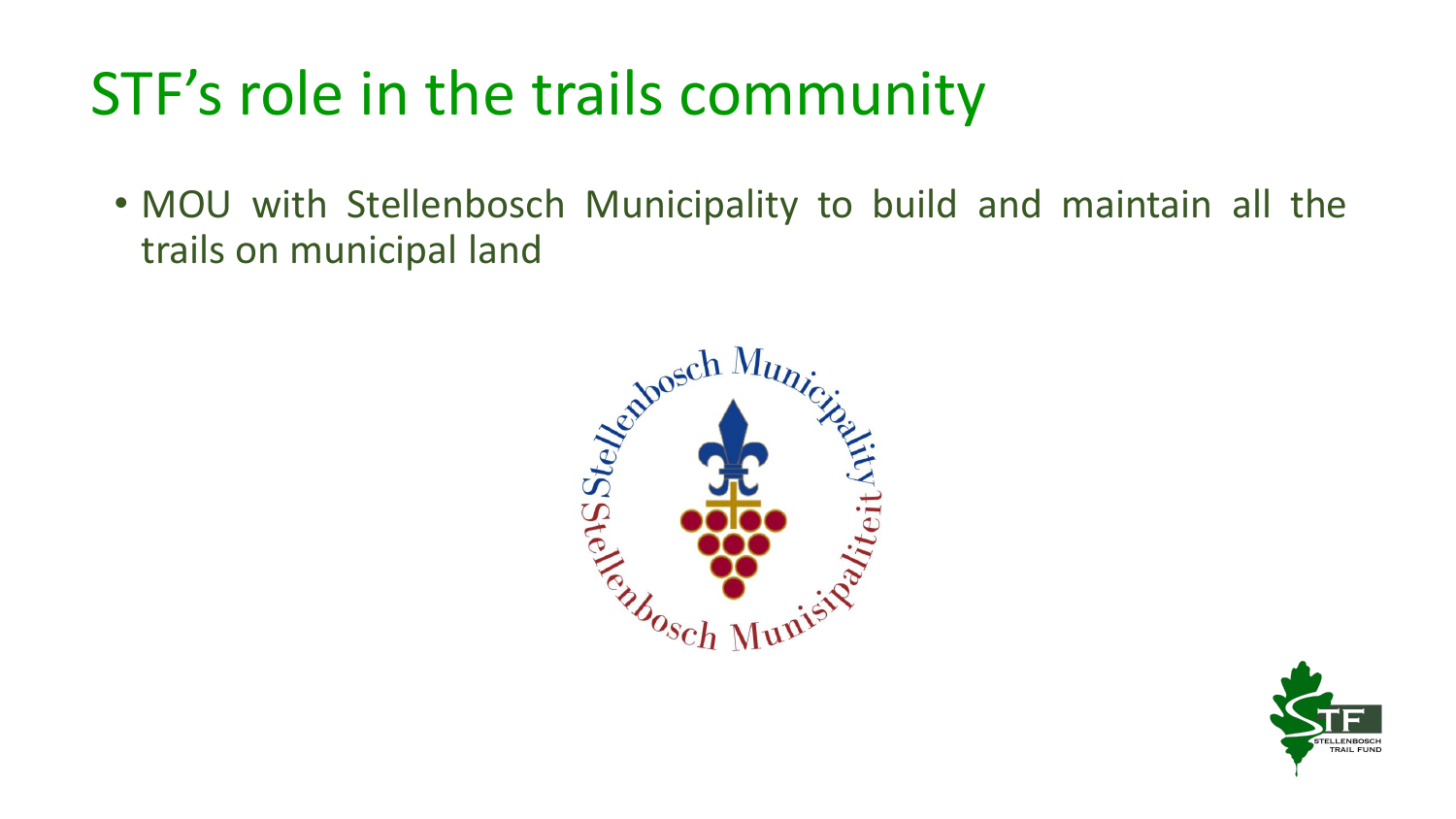- MOU with Stellenbosch Municipality
- Job creation and skills development





A programme of the WILDTRUST

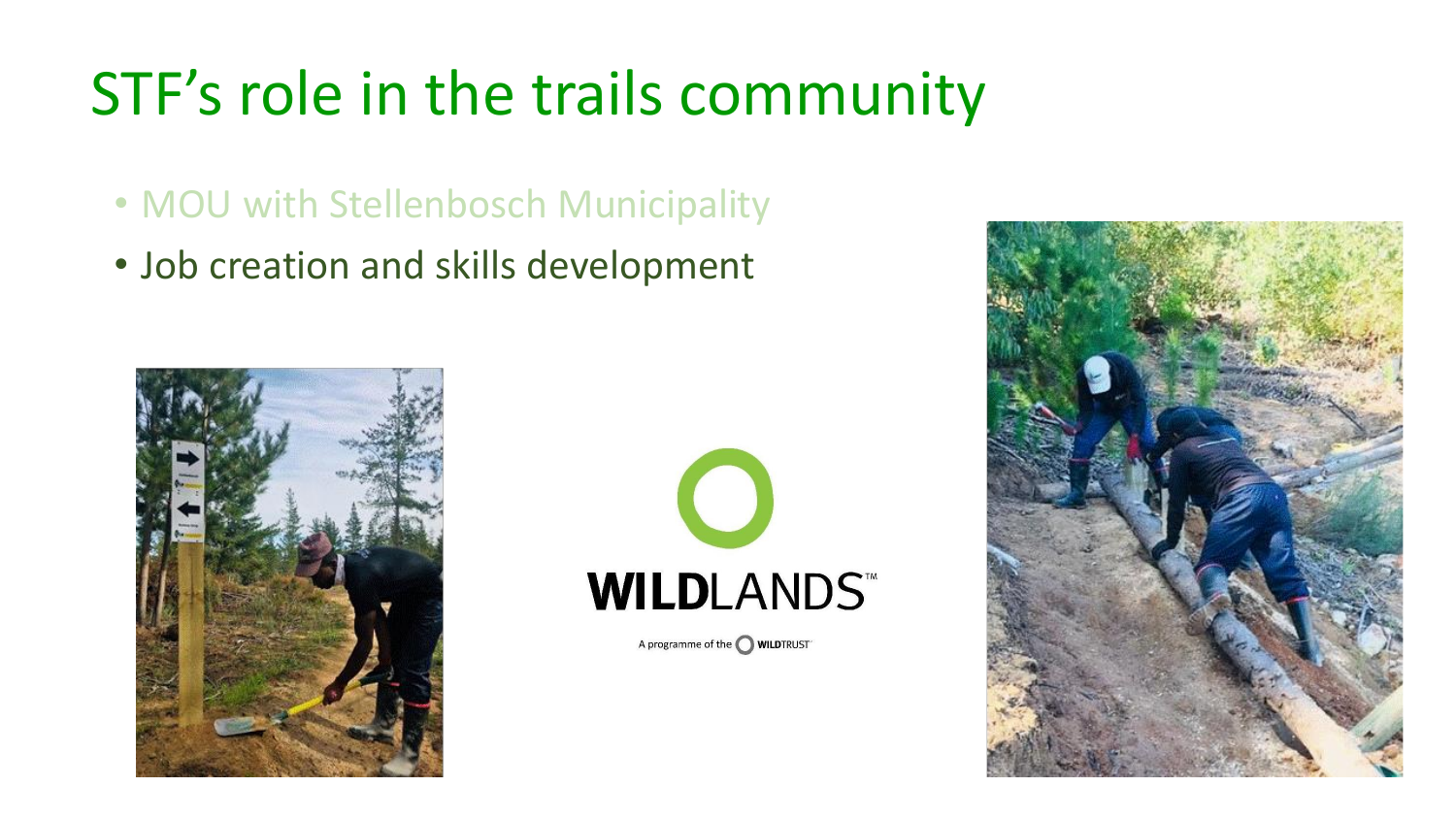- MOU with Stellenbosch Municipality
- Job creation and skills development
- Idas Valley Community NPC







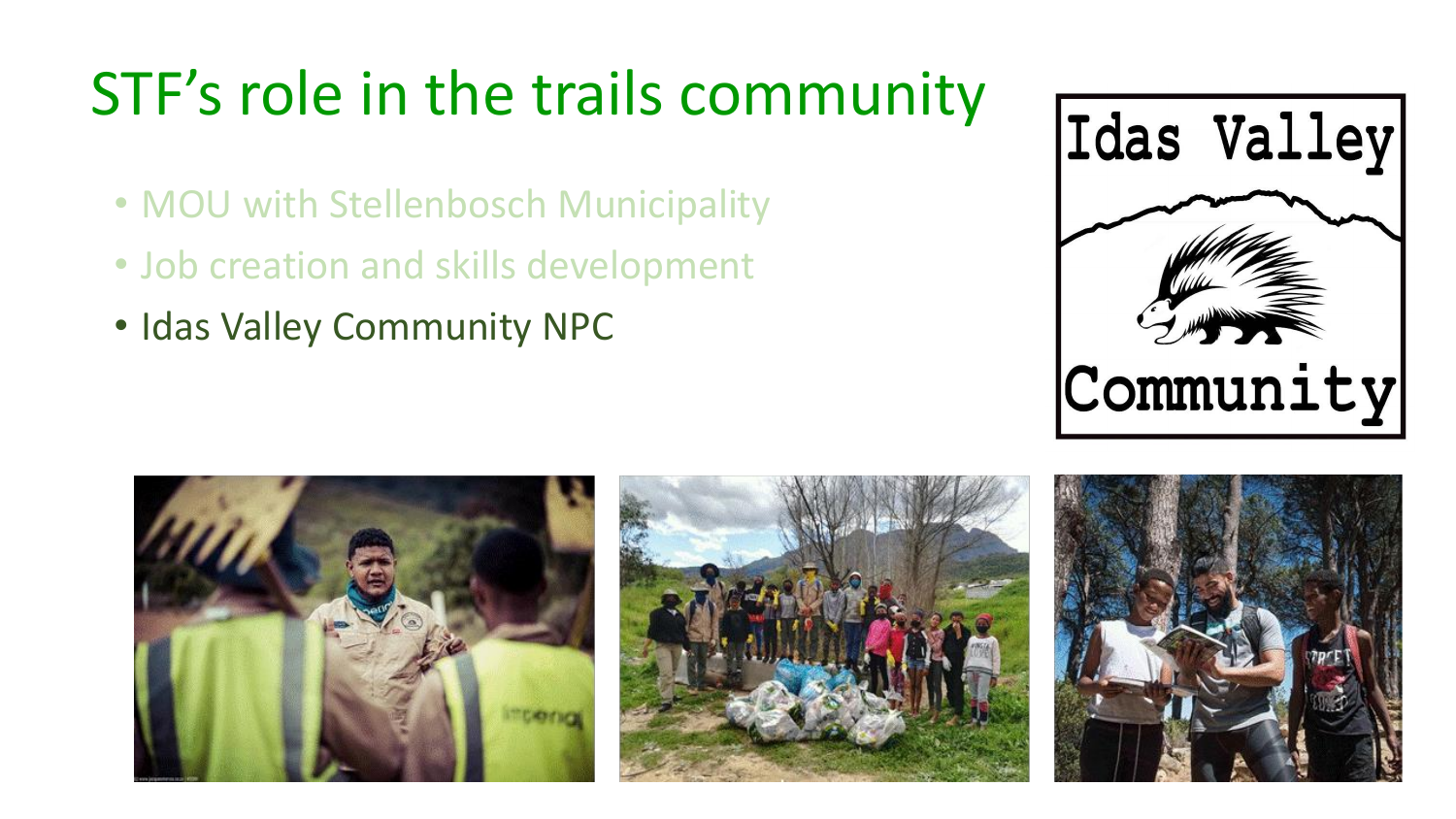- MOU with Stellenbosch Municipality
- Job creation and skills development
- Idas Valley Community NPC
- Engagement with other stake holders

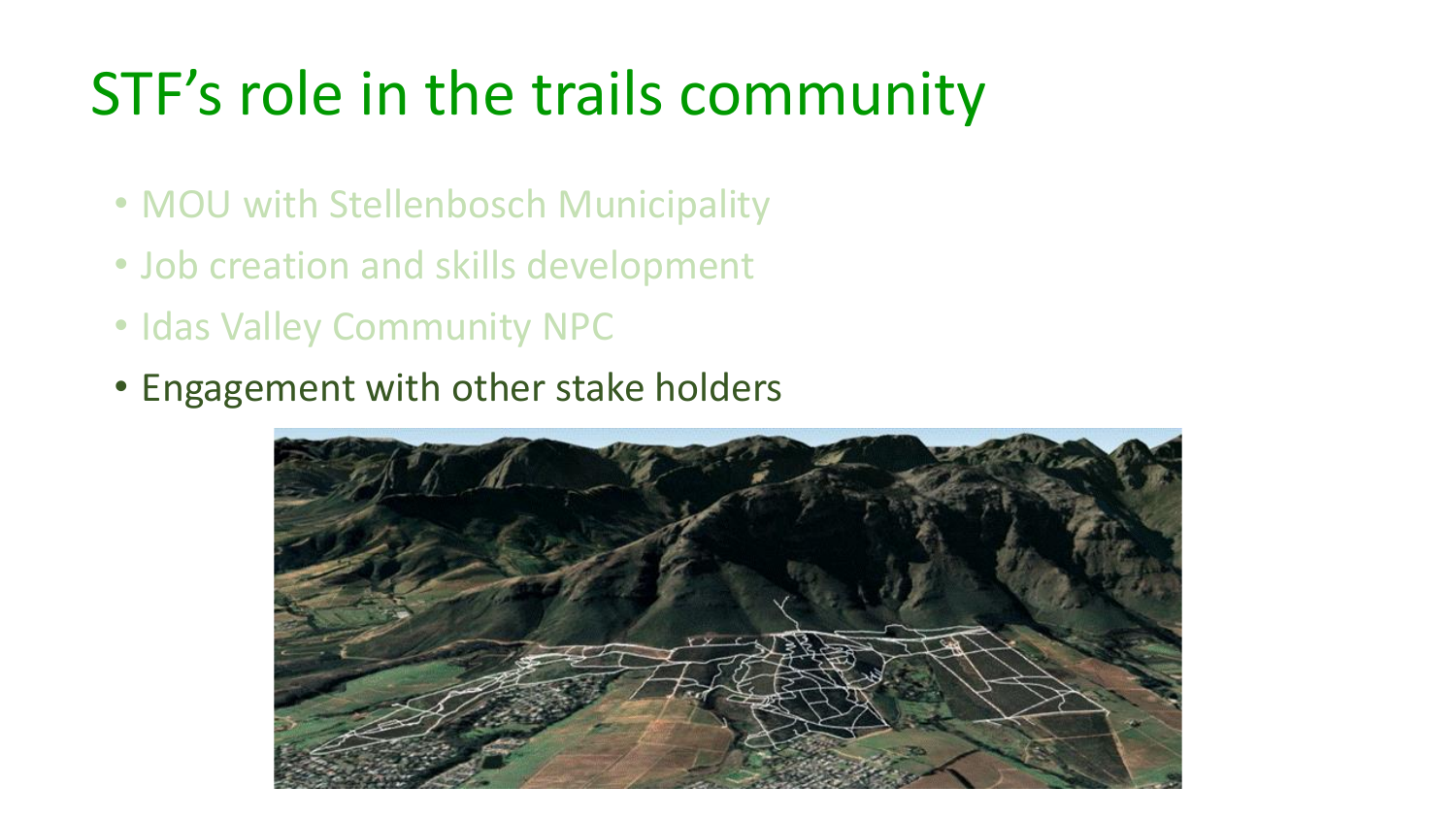## STF trail network

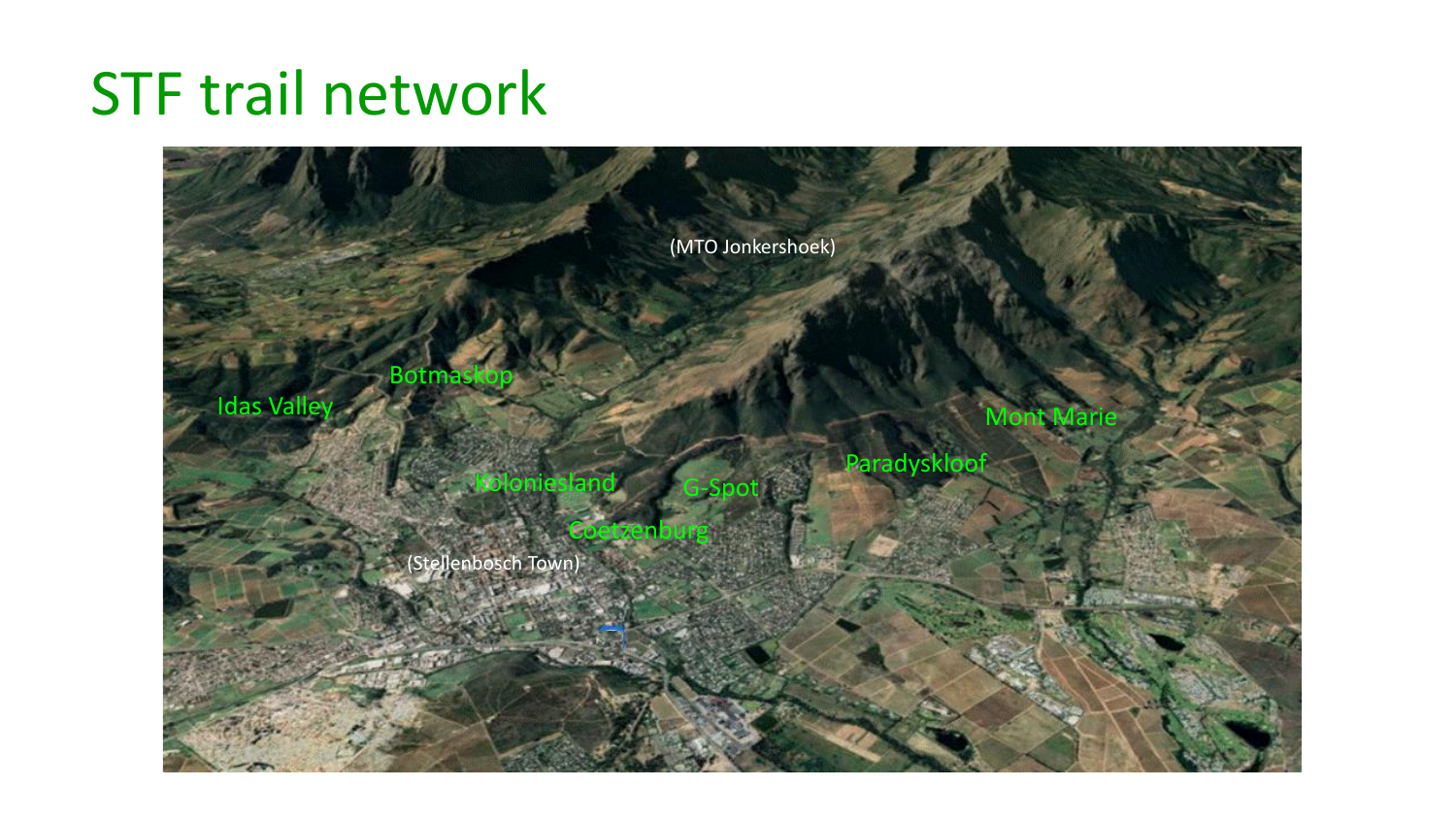### Winelands - Regional trail network